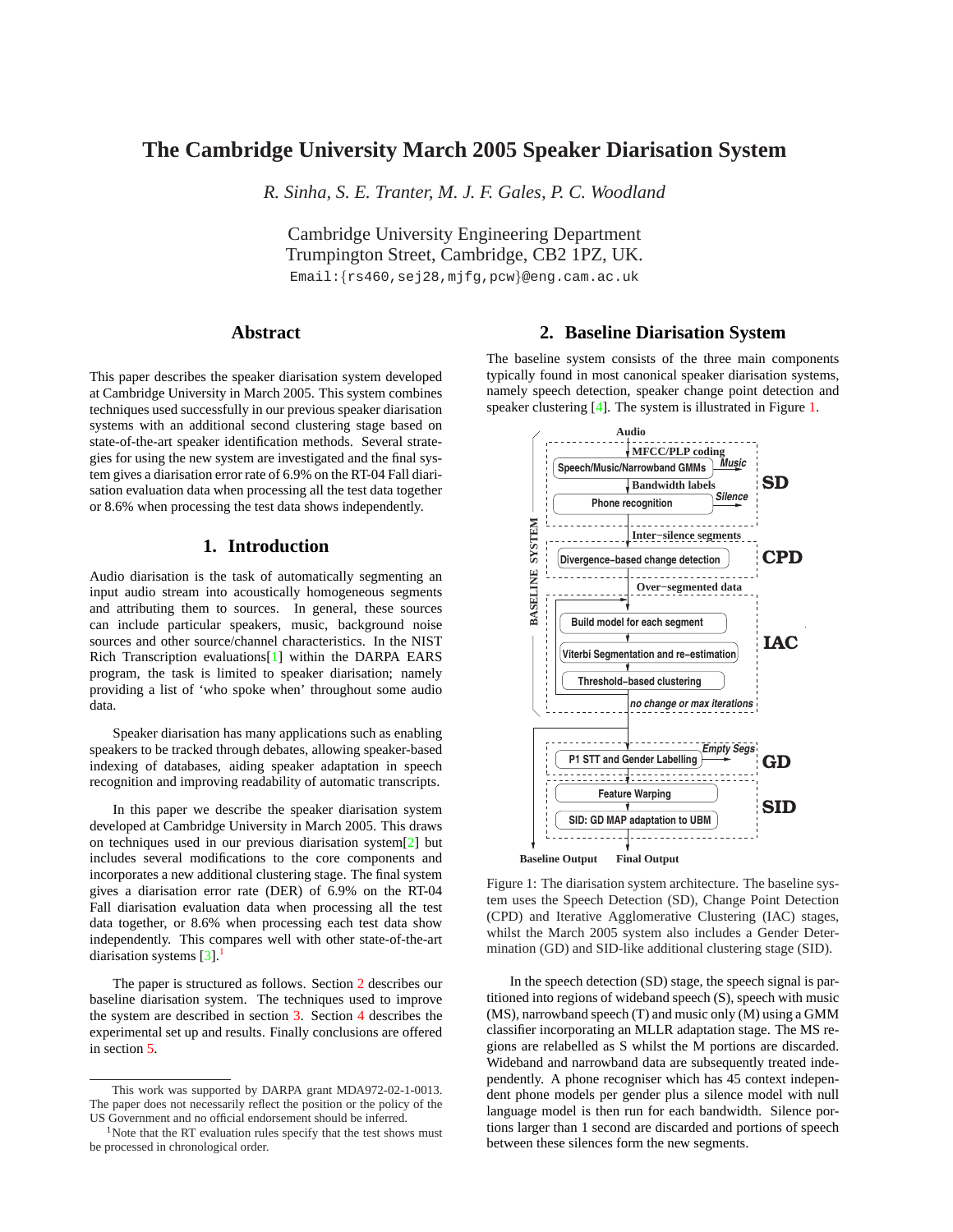<span id="page-1-0"></span>The change point detector (CPD) finds potential changes in audio characteristics within each segment using the symmetric divergence (KL2) distance metric between two adjacent sliding windows of 1 second length. A single diagonal covariance Gaussian is used for each window and the distance threshold is chosen to over-segment the data.

The next stage uses an iterative agglomerative clustering (IAC) scheme similar to [\[5\]](#page-3-0). A single Gaussian model is built for each segment and the likelihood change for each potential merge of segments is calculated. The merge with the smallest likelihood loss is performed and the statistics are recalculated. This is repeated until the potential likelihood loss on merging reaches a certain threshold. These new models are then used to resegment the data using a Viterbi decode. This whole process is repeated until the segmentation converges or a maximum number of iterations are reached.

The baseline system used up to 6 iterations with both diagonal covariance and then full covariance models. The introduction of the diagonal covariance stage was necessary due to the large number of small segments coming from the CPD stage, but the thresholds were chosen so most of the clustering occurred in the full covariance stage. The likelihood thresholds were phased in, using a smaller value for the first iteration of each stage to reduce the number of merges carried out in any one iteration. A minimum length of 0.6s was enforced on the segments during the IAC stage.

The baseline system for this paper uses a 'local' BIC criterion (as described in e.g. [\[6\]](#page-3-0)) for both the stopping decision and the ordering of merges, and updates the statistics assuming that the data in the cluster has been concatenated. Different methods such as centroid or furthest neighbour clustering, and using a constant threshold for ordering and/or stopping were tried but did not perform consistently better.

# **3. The March 2005 Diarisation System**

The LIMSI RT-04F diarisation evaluation system showed significant performance improvements by incorporating an additional clustering stage which employed state-of-the-art speaker identification (SID) techniques [\[7\]](#page-3-0). We therefore investigated incorporating these ideas into our system, as illustrated in Figure [1.](#page-0-0) Changes were also made to the CPD algorithm which in turn meant that the diagonal covariance IAC stage could be removed. These changes are now discussed further.

#### **3.1. Gender Determination**

The final clustering stage is done gender-dependently. To provide the gender labels, each segment was run through the first pass of the CUHTK RT-03s ASR system [\[8\]](#page-3-0). The empty segments were discarded and a forced alignment with genderdependent models was used to give the final gender labels as was done in [\[2\]](#page-3-0).

#### **3.2. Speaker Identification (SID) Clustering**

A further agglomerative clustering stage was added. Each gender/bandwidth combination was processed separately. Maximum A Posteriori (MAP) adaptation (mean-only) was applied towards each cluster from the appropriate gender/bandwidth Universal Background Model (UBM). Feature warping as described in [\[9\]](#page-3-0) using a sliding window of 3 seconds was applied to help reduce the effect of the acoustic environment.

The cross likelihood ratio (CLR) between any two given clusters is defined:[\[7\]](#page-3-0)

$$
CLR(c_i, c_j) = \log \left( \frac{L(x_i | \lambda_j) \ L(x_j | \lambda_i)}{L(x_i | \lambda_{ubm}) \ L(x_j | \lambda_{ubm})} \right)
$$

where  $L(x_i|\lambda_i)$  is the average likelihood per frame of data  $x_i$ given the model  $\lambda_i$ . The pair of clusters with the highest CLR is merged and a new model is created using all the data in the new cluster. The process is repeated until the highest CLR is below a predefined threshold,  $\theta_{CLR}$ .

#### **3.3. Iterative MAP Adaptation**

In MAP adaptation of GMMs, the mean parameter is estimated using the formula: $[10]$ .

$$
\hat{\mu}_i = \frac{\tau m_i + \sum_{t=1}^T c_{it} x_t}{\tau + \sum_{t=1}^T c_{it}} = \frac{\tau m_i + \gamma_i \bar{\mu}_i}{\tau + \gamma_i} \tag{1}
$$

where  $c_{it}$  is the a posteriori probability for the Gaussian mixture component i given the observation  $x_t$ .  $\tau$  is the fixed relevance factor which controls the balance between the observed data and prior (UBM) mean  $m_i$ .

It has been shown that multiple iterations of MAP adaptation of a UBM model when used in conjunction with feature warping has a beneficial effect for speaker recognition [\[11\]](#page-3-0). This technique, known as iterative MAP (IT-MAP), keeps the prior fixed, but updates the Gaussian posteriors after each iteration using the model from the previous iteration.

We also investigated the effect of using the mean from the previous MAP iteration instead of the prior mean in equation 1 for the second and subsequent iterations, so the second iteration equation becomes:

$$
\hat{\mu}_i^{(2)} = \frac{\tau \left( \frac{\tau m_i + \gamma_i^{(1)} \bar{\mu}_i^{(1)}}{\tau + \gamma_i^{(1)}} \right) + \gamma_i^{(2)} \bar{\mu}_i^{(2)}}{\tau + \gamma_i^{(2)}}
$$

where the superscript indicates the iteration. Although not strictly within the MAP framework, we refer to this approach as variable prior MAP (VP-MAP). For IT-MAP, if the value of  $\tau$ is set small initially, the Gaussian posteriors will not vary from iteration to iteration. VP-MAP yields a simple procedure for gradually decreasing the effect of the prior with the increasing number of iterations.

## **3.4. Building the UBMs**

The baseline UBMs were diagonal covariance Gaussian Mixture Models (GMM) and were built using the 1996/7 Hub4 training data. Additional sets of UBMs were built adding half of the reference development data (dating from October 2000 to January 2001), or using the test data itself (in an unsupervised fashion). Both MAP-adapting the baseline GMM, and concatenating the additional data with the original data and rebuilding the GMMs were tried.

## **3.5. Modifications in CPD**

The change point detection (CPD) algorithm was altered to find local maxima in the divergence distance metric between the sliding windows. A left to right search of these peaks was then made removing the smaller of any pairs of neighbouring peaks which occurred within a specified minimum duration. This in turn meant the need for the diagonal covariance iterations in the IAC stage was reduced.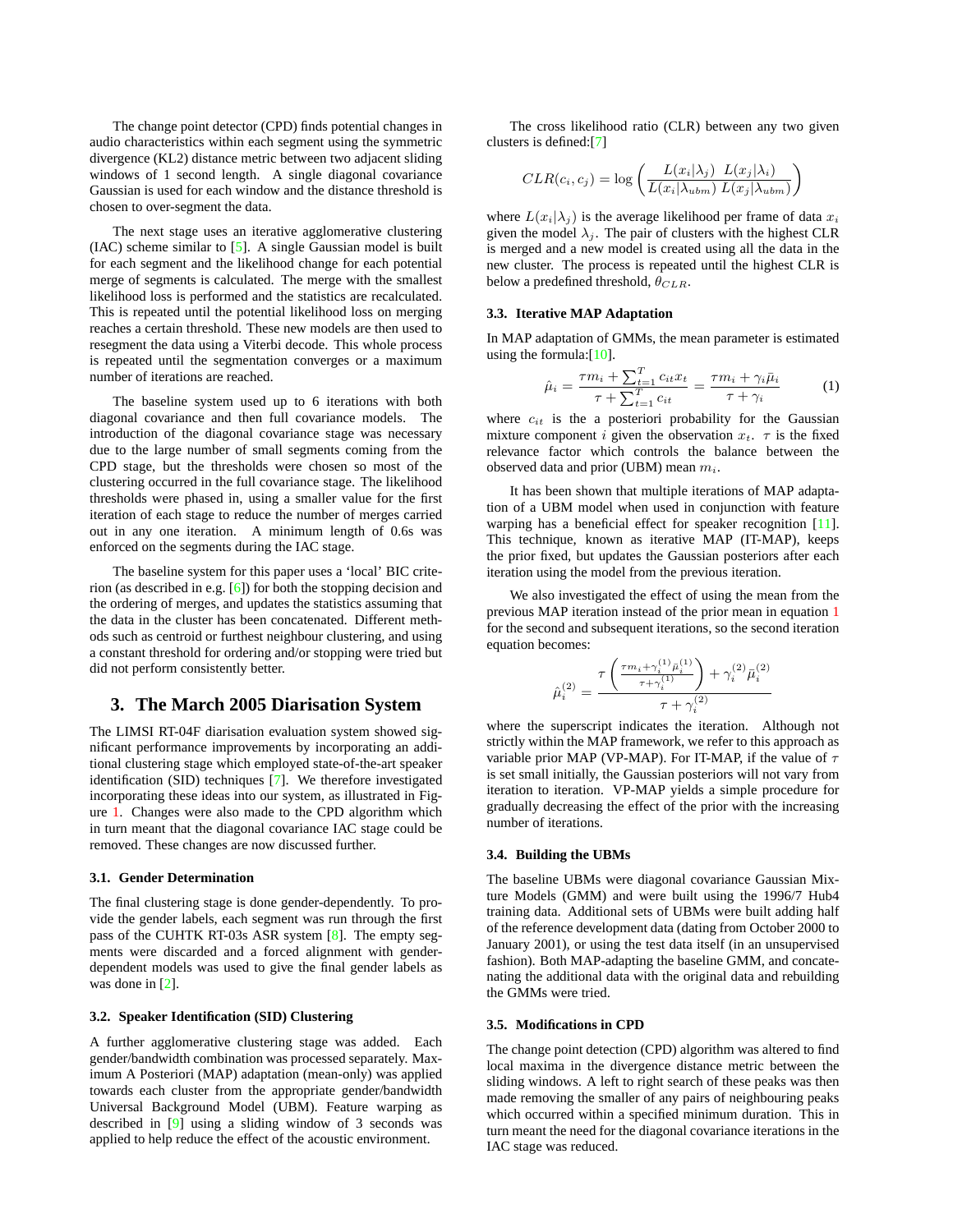# **4. Experiments**

## <span id="page-2-0"></span>**4.1. Data and Scoring Metric**

The experiments reported in this paper use a development set of 24 US broadcast news shows, denoted dev24 and a 12-show subset of this, denoted dev12 which was the official RT-04 Fall diarisation development data. Each show is approximately 30 minutes long. The number of speakers in a show varies between 3 and 39. The dev12 data was recorded in February 2001 and Nov/Dec 2003, whilst the other 12 dev shows, (dev12comp), come from October 2000 to January 2001. The eval set is the official RT-04 Fall diarisation evaluation data and consists of 12 shows recorded in December 2003. See [\[2\]](#page-3-0) for further details.

The main metric of performance is the diarisation error rate (DER). It is the sum of the missed (speech in reference but not in hypothesis), false alarm (speech in hypothesis but not in reference) and speaker error (mapped reference and hypothesised speakers differ) rates of a system when compared to a manually defined reference. The latter term is calculated by matching the hypothesised speakers to reference speakers using a one-to-one mapping which maximises the total overlap between the reference and (corresponding) hypothesis speakers. Further details can be found in [\[12\]](#page-3-0).

In addition to this metric, we also use a measure of segment (and cluster) impurity, which represents the DER that would be obtained if applying 'oracle' clustering (using the reference speaker information) whilst not splitting any hypothesis segment (cluster). This also includes the miss and false alarm rate and represents the best possible achievable DER given the segmentation (and clustering).

#### **4.2. Effect of Feature Type and Feature Warping**

The effect of the type of feature (PLP, MFCC), inclusion of  $c_0$ , energy, or just the differentials thereof was investigated. The results showed that PLP features with first differentials and no energy gave the best performance, outperforming MFCCs by around 0.8%. The feature warping itself was found to significantly reduce the DER from 17.6% to 10.8%.

#### **4.3. Type of MAP,**  $\tau$ **, and Number of Iterations**

The effect of using the two schemes for multiple iterations of MAP, as discussed in section [3.3,](#page-1-0) is shown in Figure 2 for 2 iterations. The VP-MAP approach outperformed the IT-MAP approach and 2 iterations was found to give better results than 1 or 5 iterations, with the optimal  $\tau$  being 10 for this case.



Figure 2: Effect of different MAP approaches and  $\tau$  values used in deriving the cluster models in the SID stage.

#### **4.4. Processing Narrowband Data**

Three methods of processing the automatically labelled narrowband (NB) data in the SID clustering stage, namely (i) passing NB clusters directly to the output, (ii) clustering the NB data using the wideband (WB) coding and (iii) clustering the NB data using the NB coding were tried. There was little difference between the (i) and (iii) schemes, with the latter being slightly better on the dev24 data, but scheme (ii) gave a degredation of around 1.5% absolute in DER for all  $\theta_{CLR}$ values. This behaviour is different to what we have previously seen for clustering experiments where using wideband coding is beneficial even for segments labelled as NB, although using a separate  $\theta_{CLR}$  for the NB case may alleviate this somewhat.

#### **4.5. Building the UBM**

Several different methods of building the UBMs were investigated. The results are given in Table 1. The experiments reported in the proceeding sections used a 512 component GMM trained on 6 hours of the training data (K-512). That was replaced by a 1024 component GMM trained on 7.5 hours of source-balanced training data (B-1024). This reduced the DER from  $10.7\%$  to  $10.4\%$  on the dev24 data.

The dev12 data was kept as held-out dev data, and the reference information for the remaining twelve dev shows was used to make new UBMs, to add data from more recently broadcast shows. The B+D UBMs simply concatenated the baseline UBM training data, B, with the reference dev data, D, and then rebuilt the GMMs; whilst the B→D models were formed by performing a single iteration of (mean-only) MAP adaptation, with  $\tau = 20$  from the B models to the D data. This reduced the DER on the dev12 data from 8.6% to 8.4% and on the eval data from 9.9% to 9.5%.

The previous experiment was repeated adding the test data itself, E, instead of the dev data. No reference information was used, the automatically generated segment boundaries and gender labels being taken for the model building. This does however violate the (somewhat artificial) constraint in the RT evaluations that shows must be treated chronologically.<sup>2</sup> The DER on the dev24 data was reduced from 10.4% to around 10% but the eval data saw a much greater drop, from 9.9% to around 8%. This is probably because the eval data set is temporally homogeneous (all 12 shows were broadcast within 18 days), and suggests that collecting contemporaneous data around the test shows could be useful whilst requiring little additional cost.

| <b>UBM</b>             | Dev24             | Dev12 | Eval | (OptEval) |
|------------------------|-------------------|-------|------|-----------|
| $K-512$                | 10.7              | 8.7   | 9.9  | (9.2)     |
| $B-512$                | 10.7              | 9.2   | 8.6  | (8.6)     |
| $B-1024$               | 10.4              | 8.6   | 9.9  | (8.9)     |
| $B \rightarrow D-1024$ | 10.0+             | 8.5   | 10.4 | (8.0)     |
| $B + D - 1024$         | 10.3 <sup>†</sup> | 8.4   | 9.5  | (8.3)     |
| $B \rightarrow E-1024$ | 10.2              |       | 7.8  | (7.8)     |
| $B + E - 1024$         | 9.9               |       | 8.3  | (8.3)     |

Table 1: Results of different methods of building the UBM. B represents the baseline UBM, D exploits the dev12comp reference dev data and E uses the test data (unsupervised). Concatenation (+) and MAP adapted  $(\rightarrow)$  results are given. (OptEval uses the best  $\theta_{CLR}$  on the eval data.) † Biased due to the inclusion of dev12comp in the D model.

<sup>&</sup>lt;sup>2</sup>Using just the target test show for  $E$  was not effective.